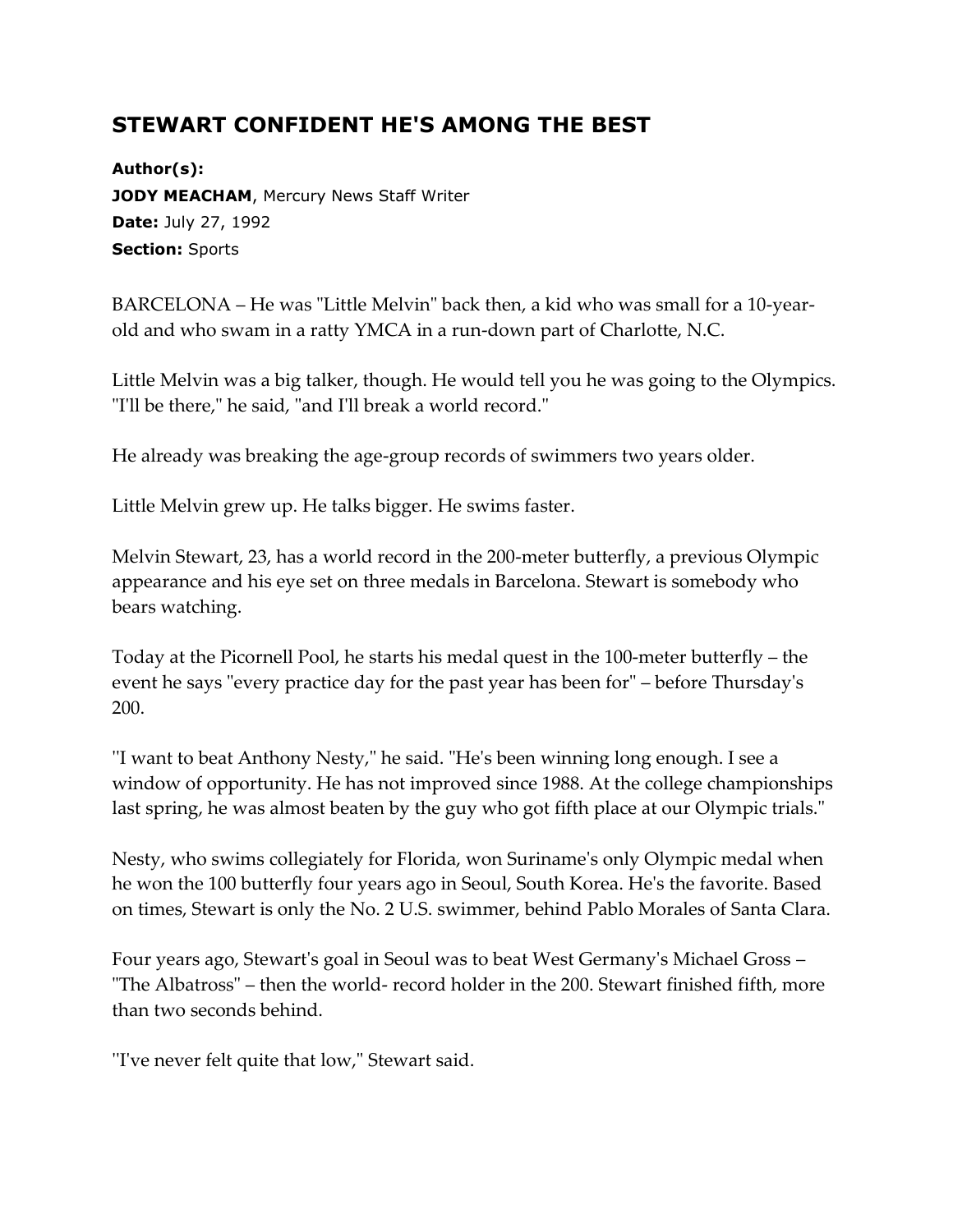''I sat by myself on the flight home from Seoul. There was no talking. I didn't talk to my parents. I felt like a loser, and I don't like that feeling." Stewart got his rematch, his revenge and the world record of 1 minute, 55.69 seconds a year ago at the world championships.

''I respected (Gross), but I hated him," Stewart said. "I wanted to talk to him, but I visualized killing him."

He calls such thoughts "mental felonies."

He sees no reason to offer evidence that he's not a little crazy. Or a lot funny. He was almost kicked out of Mercersburg Academy, the Pennsylvania prep school where he was sent to pull up his grades after he was caught in his girlfriend's dorm room.

''Someone said I was caught naked," he said. "I had boxers on."

Oh.

There in the middle of Amish country, he pursued his hobby of cow tipping.

''You run up and you hit them," he said. "Sometimes it takes two hits before they fall over."

## Oh.

His mother, a fundamentalist Christian who once worked at Jim and Tammy Faye Bakker's religious retreat near Charlotte, called him the other day when she read that Barcelona's beaches are topless.

''Don't worry about it," he said. "I'm not looking."

## Oh.

Before the week is over, Stewart may have three medals, two of them gold. He'll give one gold to the alumnus who paid his tuition to Mercersburg to recruit such a good swimmer.

Then he'd like to go out and meet Charles Barkley of the Dream Team – who might be Stewart's only competition as the most quotable American at the Games.